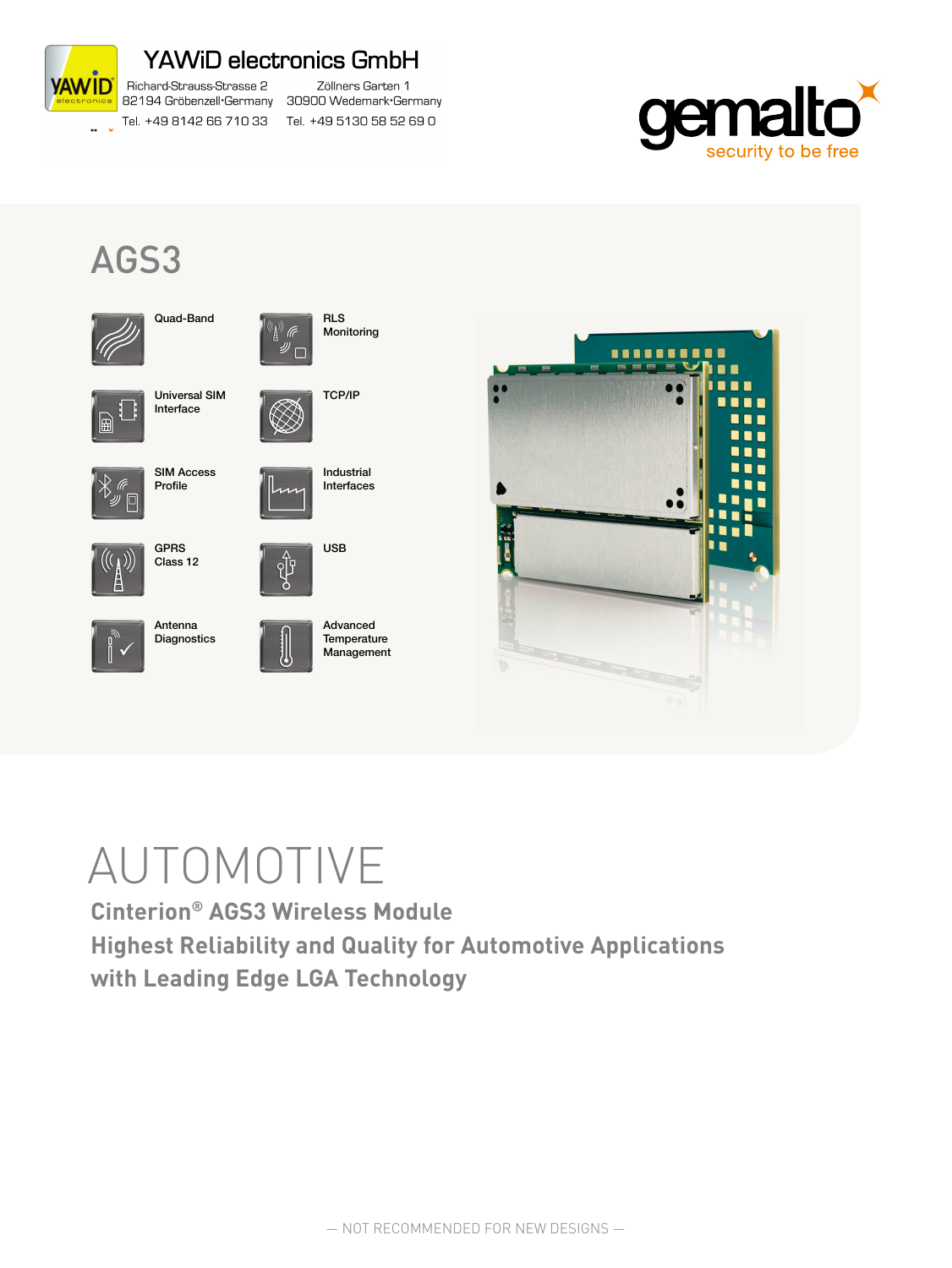### Cinterion® AGS3 Wireless Module Highest Reliability and Quality for Automotive Applications with Leading Edge LGA Technology

Cinterion has a long history of successful products for automotive applications. The Cinterion automotive grade products are designed to meet the requirements of the automotive industry offering special automotive features as well as compliance with all relevant quality standards such as TS16949. Additionally, Cinterion offers a broad range of support packages and a full life cycle service concept.

The AGS3 represents the latest member of the  $6<sup>th</sup>$  generation of dedicated automotive grade modules – now solderable with leading edge LGA technology. Offering advanced telematics features, the AGS3 is the perfect basis for automotive and ITS applications like toll collect, telematics, fleet management, as well as breakdown or roadside assistance.

Highest Reliability and Quality for Automotive Applications with Leading Edge LGA Technology



#### LGA Benefits

Land grid array, or LGA, is a surface-mount technology for fully automated manufacturing allowing to benefit from efficiency and process consistency. Cinterion's unique type of LGA technology was designed with focus on highest reliability and flexibility and to meet the demanding requirements of automotive and M2M application manufacturers.

#### Cinterion's LGA Features Include

- > A unique layout for superior heat dissipation preventing warpage effects
- > Customizable soldering process providing highest flexibility in selecting the most beneficial soldering paste for each individual application
- > Optimized pad size and layout enables customer specific overprinting assuring high quality production

#### **Gemalto M2M Support includes:**

- > Personal design-in consulting for hardware and software
- > Extensive RF test capabilities
- > GCF/PTCRB conform pretests to validate approval readiness
- 

Local engineers, a competent helpdesk, a dedicated team of R&D specialists and an advanced development center are the hallmarks of our leading support offer.

### Cinterion® AGS3 Features

#### AUTOMOTIVE FEATURES

- > Prepared for European eCall
- > SIM Access Profile integrated
- > RLS monitoring (e.g. for jamming detection)
- > Advanced temperature management
- > Measurement of module temperature
- > Antenna diagnostic (up to 2 ext. antennas)
- > Emergency call at high temperature
- > IMDS listed & GADSL compliant
- > TS16949 development and manufacturing
- > e-marking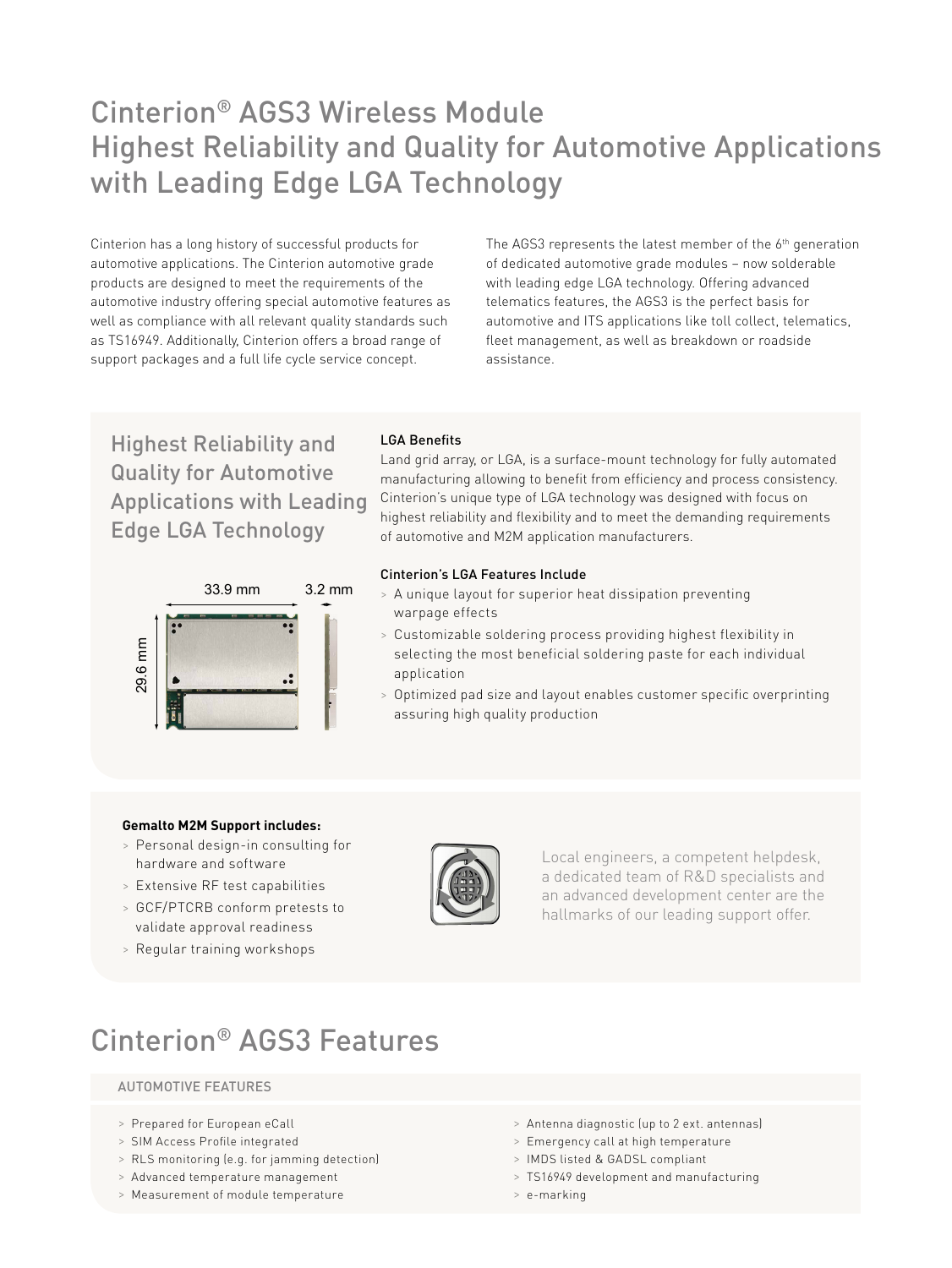#### GENERAL FEATURES

- > Quad-Band GSM 850/900/1800/1900 MHz
- > GPRS multi-slot class 12
- > GSM release 99
- > Output power:
	- > Class 4 (2W) for EGSM850
- > Class 4 (2W) for EGSM900
- > Class 1 (1W) for GSM1800 > Class 1 (1W) for GSM1900
- 
- > Control via AT commands (Hayes 3GPP TS 27.007 and 27.005)
- > SIM Application Toolkit (release 99)
- > TCP/IP stack access via AT commands

#### **SPECIFICATION**

- > GPRS class 12 DL: max. 86 kbps, UL: max 86kbps Mobile station class B PBCCH support Coding schemes CS 1-4 PPP-stack for GPRS data transfer
- > CSD Data Transmission up to 14.4 kbps, V.110, non-transparent
- > Voice specification:
	- > Triple-rate codec for HR, FR, and EFR
	- > Adaptive multi-rate AMR
	- > Enhanced hands-free operation according to VDA
	- > Echo cancellation, noise suppression
	- > DTMF

#### SPECIAL FEATURES

> Firmware update via serial interface

#### INTERFACES (LGA PADS)

- > Antenna 50 Ω solder pad
- > Power supply
- > Audio: 2 × analog, 1 × digital (PCM)
- > 2 × serial interfaces (ITU-T V.24 protocol, up to 921 kbps)

> Multiplex driver according 3GPP 27.010 for Microsoft® Windows XP™, Windows Vista™ and Windows 7™

#### DELIVERY UNIT

> 2 reels per package

- > Internet Services: TCP, UDP, HTTP, FTP, SMTP, POP3
- > USSD support
- > Supply voltage range: 3.2 4.5 V
- > Improved power-saving modes
- > Charging control for Lithium batteries
- > Operational temperature range: -40 °C to +85 °C > Protection switch off
- > Dimensions: 33.9 × 29.6 × 3.2 mm
- > Weight: approx. 5.5 g
- > RoHS and EuP compliant
- > SMS Specifications:
	- > Point-to-point MO and MT
	- > SMS cell broadcast
	- > SMS over GPRS or CSD
	- > SMS text and PDU mode
- > Fax Group 3, Class 1
- > ARM9™ processor

- > Real time clock with alarm functionality
- > USB 2.0 full speed
- > SIM card interface 3 V, 1.8 V
- > I 2C bus and SPI bus

#### DRIVERS APPROVALS

- > R&TTE, FCC, UL, IC, GCF, PTCRB, e-mark, CE
- > Local approvals and network operator certifications
- > 300 modules per reel